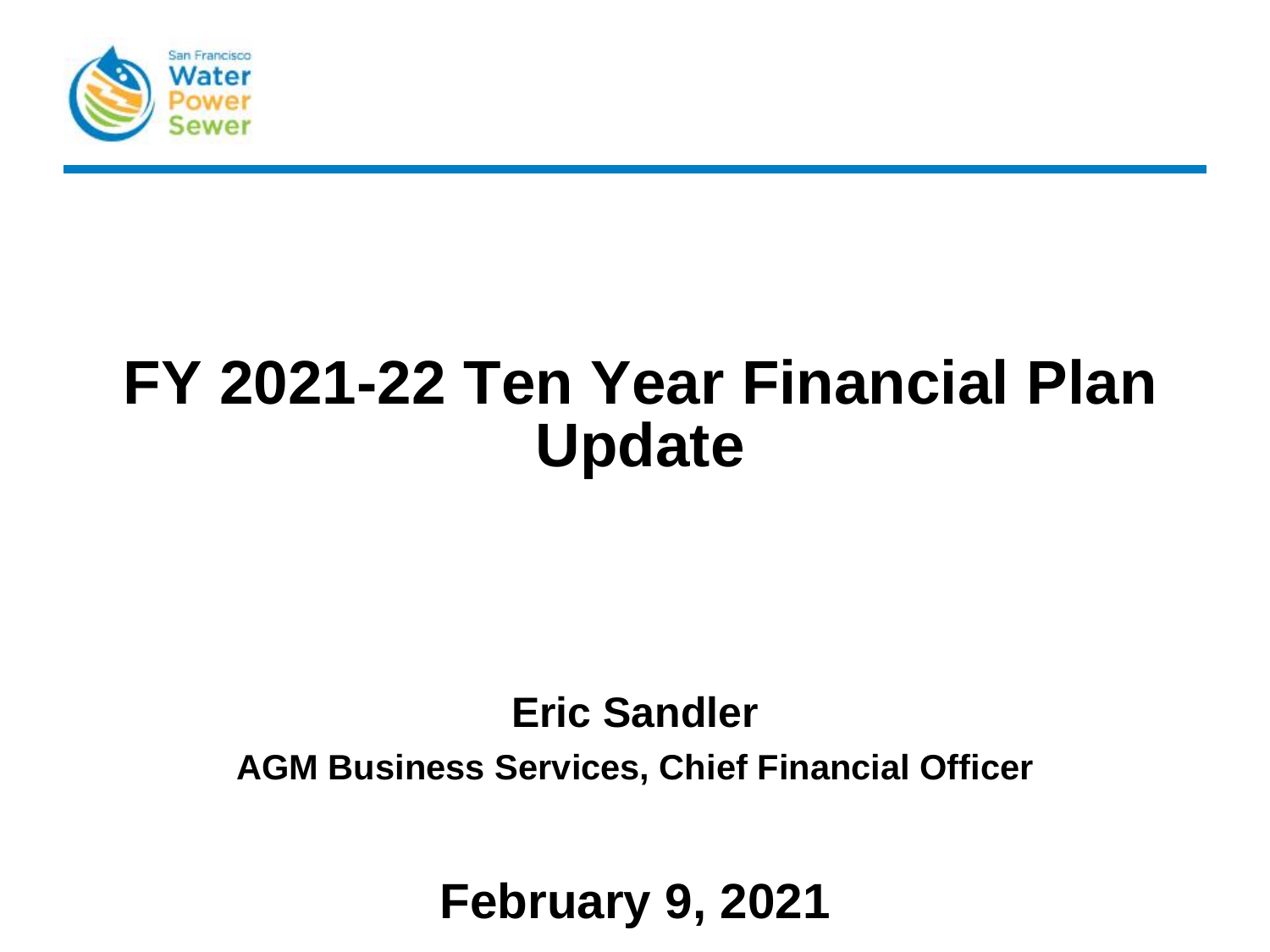

## **FY 2021-22 to FY 2030-31 10-Year Financial Plan Development**

- Annual update consistent with City Charter requirements
- Balanced sources and uses
- FY 2021-22 Operating/Capital Budget changes incorporated
- Adopted rate increases incorporated
- Includes sales volume sensitivity scenarios
- Financial Policies met
- Revenue requirements estimate revenues necessary to meet projected spending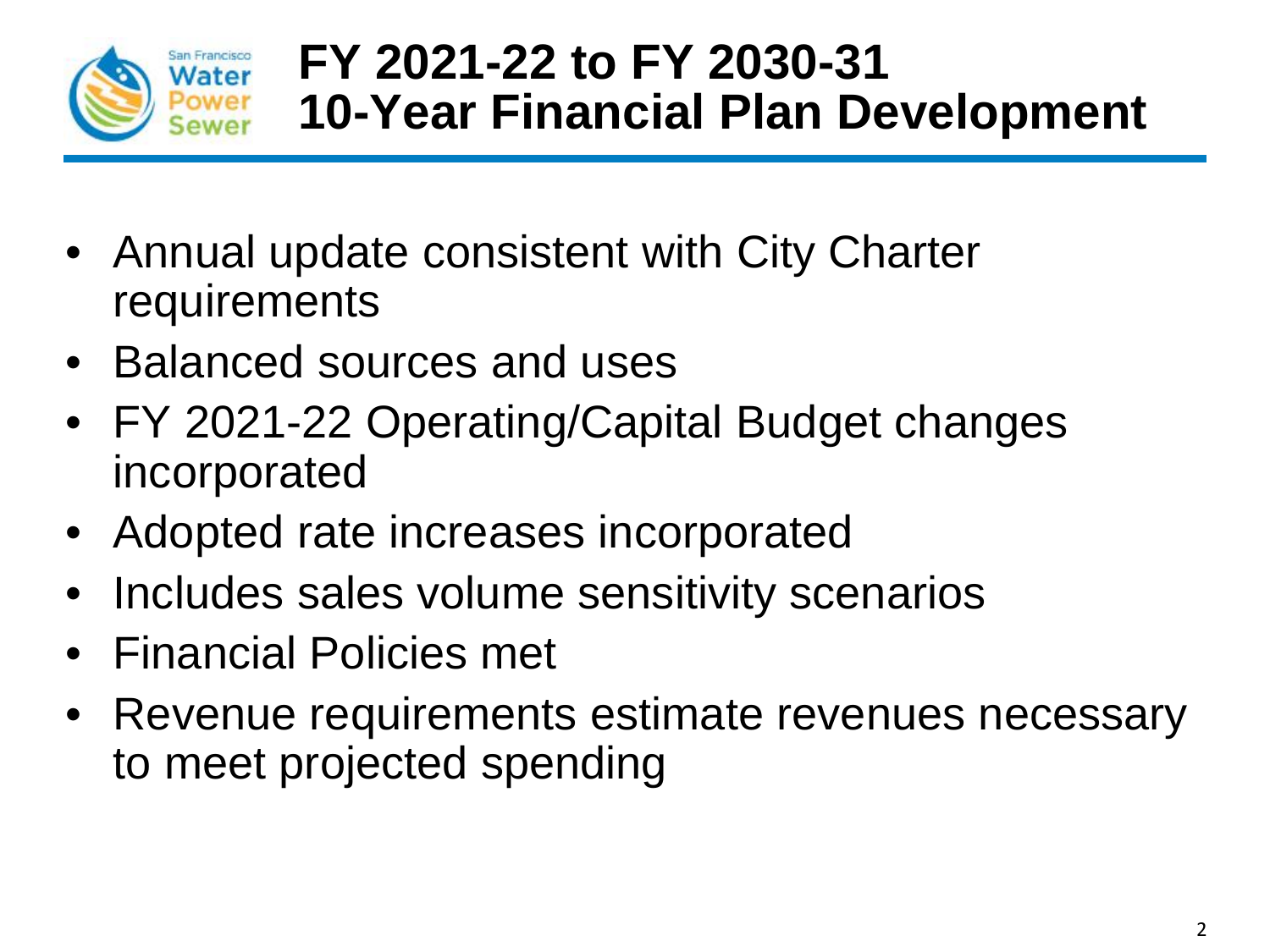

## **FY 2021-22 to FY 2030-31 10-Year Financial Plan Key Updates**

- Sales Volume Revisions
	- COVID-19 sales volume reductions mainly non-residential customers
	- Economic recovery assumed generally by FY24 but longer for tourism reliant customers; consistent with City Economist
- Revised Capital Financing Assumptions
	- Reduced debt issuance sizing and timing informed by project delivery re-baselining reviews
	- Lower debt issuance costs and interest rate assumptions reflect updated view based on historical financing costs
- Reduced Future Rate Assumptions
	- Balancing operating/capital funding with fund balance levels allowed for reductions to future Water and Wastewater retail rate changes  $\frac{3}{3}$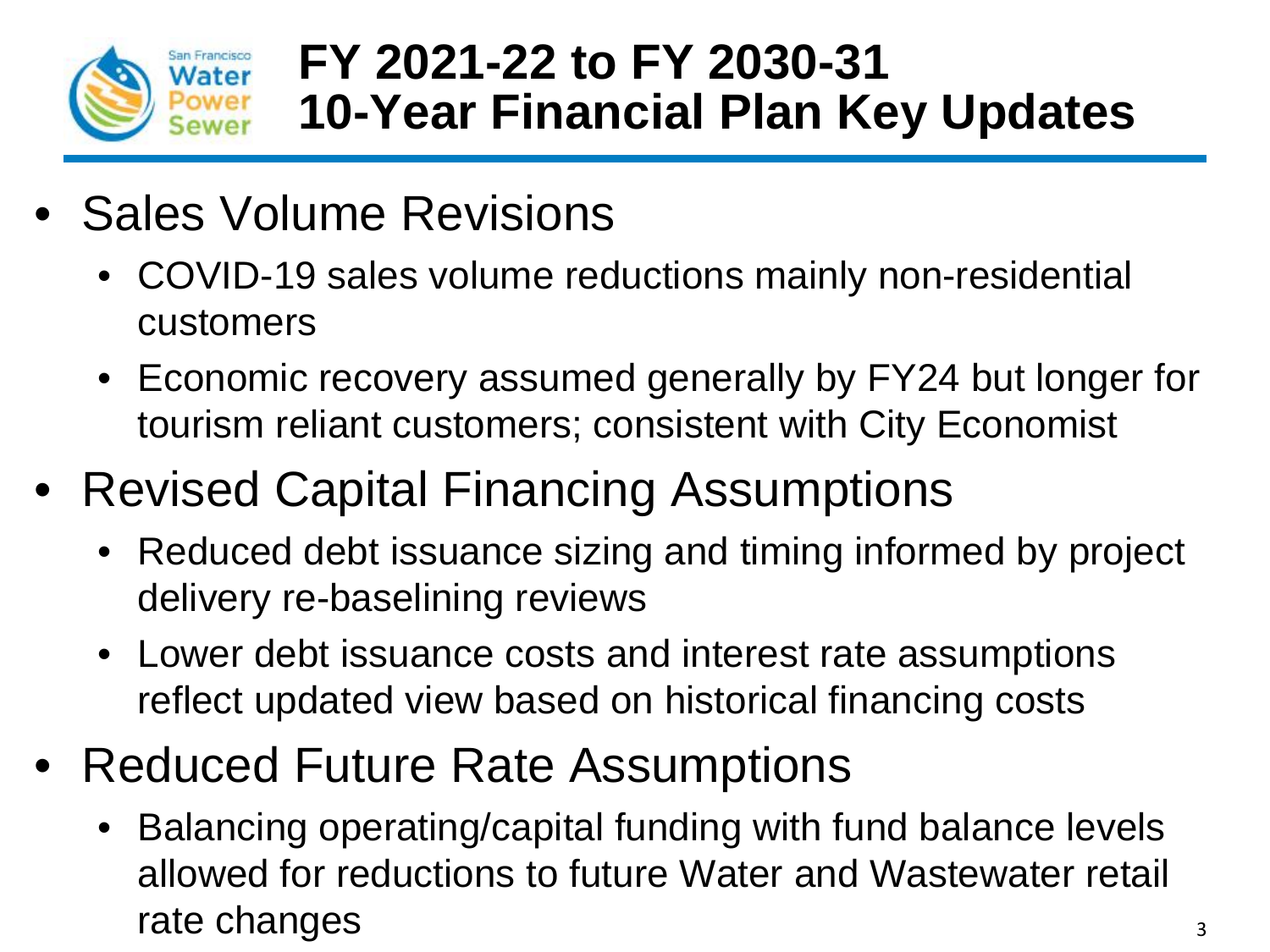

- Sales volume revisions
- Base Case: assumes gradual recovery to slightly below pre-pandemic levels by FY24; flat sales after
	- Upside Sensitivity: gradual increase informed by independent water supply planning demand projections
	- Downside Sensitivity: 0.5% average annual decrease
- Plan Update Reflects:
	- FY 21-22 Operating and Capital Budget revisions
	- FY 21-22 10-Year Capital Plan update
	- FY 21-22 Adopted retail water rate increases
	- Financial policies met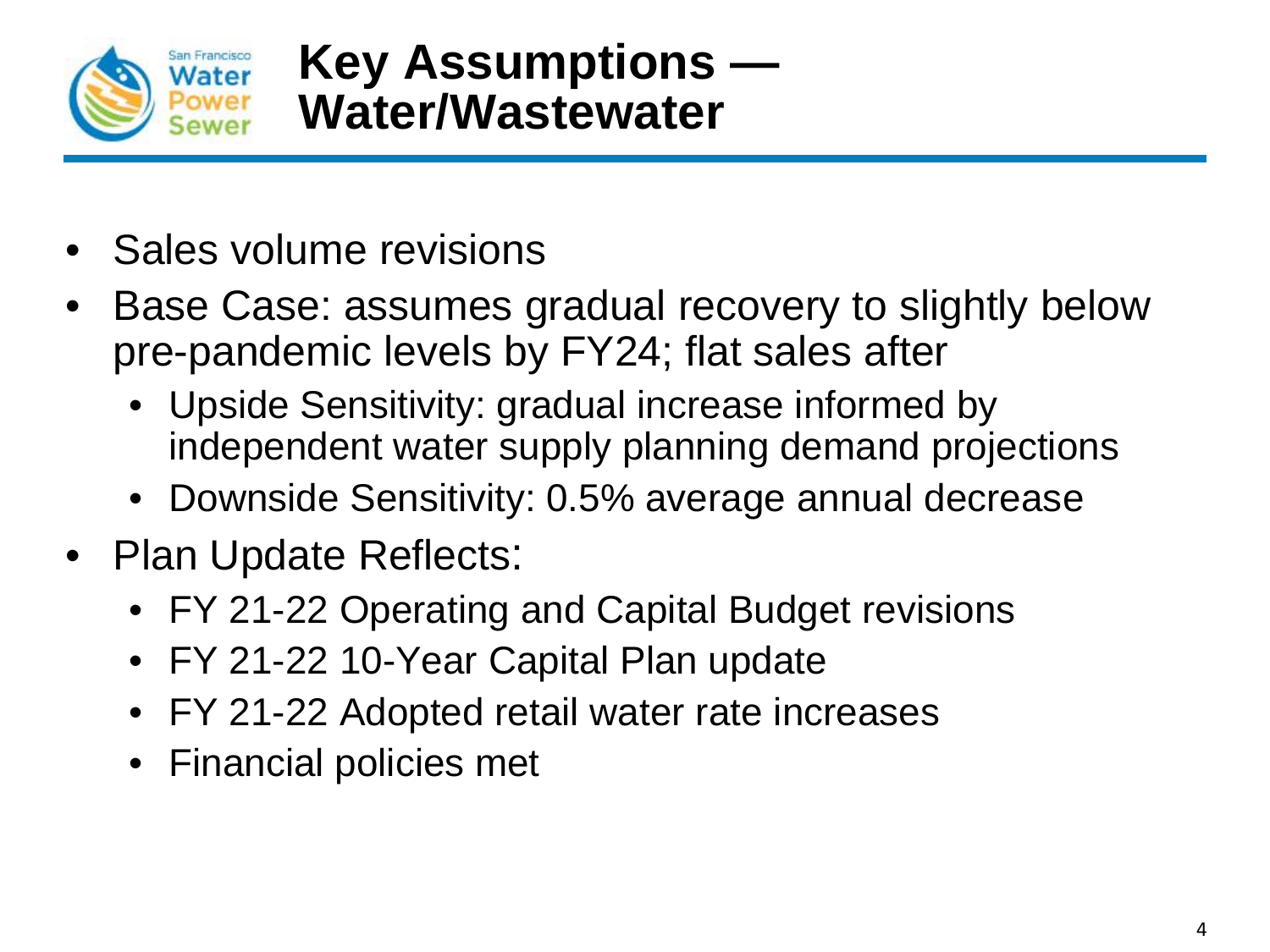

#### **10-Year Financial Plan –Water Sales Volumes**

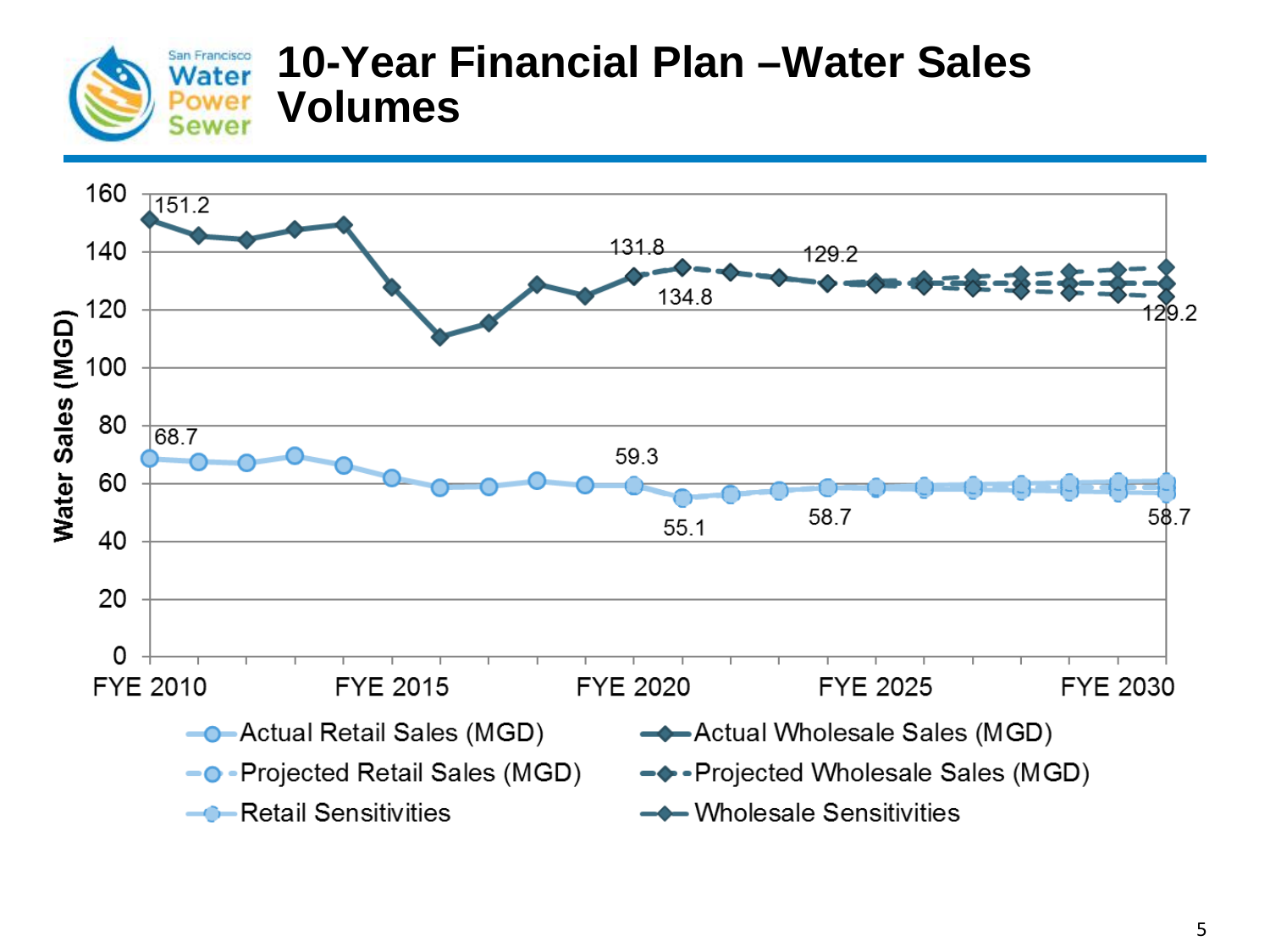

## **Water Enterprise 10-Year Financial Plan**

| (SM)                                     | FYE 2022 FYE 2023 |     |             | FYE 2024 FYE 2025 FYE 2026 FYE 2027 FYE 2028 |             |                   |             |              | <b>FYE 2029</b> |     | <b>FYE 2030</b>   |    | <b>FYE 2031</b> |
|------------------------------------------|-------------------|-----|-------------|----------------------------------------------|-------------|-------------------|-------------|--------------|-----------------|-----|-------------------|----|-----------------|
| <b>Beginning Fund Balance</b>            | \$<br>240.4       | \$  | 216.3       | \$<br>168.7                                  | \$<br>160.5 | \$<br>160.6       | \$<br>143.3 | \$<br>148.1  | \$<br>159.8     | \$  | 164.1             | S. | 178.7           |
|                                          |                   |     |             |                                              |             |                   |             |              |                 |     |                   |    |                 |
| <b>Sources</b>                           |                   |     |             |                                              |             |                   |             |              |                 |     |                   |    |                 |
| <b>Retail Water Sales</b>                | 323.3             |     | 352.5       | 373.3                                        | 387.4       | 399.0             | 410.9       | 424.3        | 436.0           |     | 449.0             |    | 462.5           |
| <b>Wholesale Water Sales</b>             | 270.4             |     | 272.1       | 308.5                                        | 320.9       | 346.1             | 348.0       | 371.1        | 375.7           |     | 376.4             |    | 387.1           |
| Other Miscellaneous Income               | 63.4              |     | 60.7        | 60.8                                         | 61.3        | 61.6              | 62.0        | 62.8         | 63.3            |     | 63.8              |    | 64.6            |
| <b>Total Sources</b>                     | \$<br>657.1       |     | 685.3       | \$<br>742.6                                  | \$<br>769.5 | \$<br>806.7       | \$<br>821.0 | \$<br>858.1  | \$<br>875.0     | \$  | 889.2             |    | 914.2           |
|                                          |                   |     |             |                                              |             |                   |             |              |                 |     |                   |    |                 |
| <b>Uses</b>                              |                   |     |             |                                              |             |                   |             |              |                 |     |                   |    |                 |
| Operations & Maintenance                 | 272.4             |     | 282.4       | 289.6                                        | 300.3       | 309.2             | 317.8       | 325.5        | 333.0           |     | 342.4             |    | 349.3           |
| <b>Hetchy Transfer</b>                   | 45.8              |     | 46.8        | 48.4                                         | 49.9        | 51.6              | 53.2        | 54.8         | 56.5            |     | 58.3              |    | 60.0            |
| Debt Service                             | 307.6             |     | 335.0       | 339.2                                        | 340.6       | 379.6             | 380.1       | 409.4        | 408.8           |     | 410.5             |    | 433.6           |
| Revenue-Funded Projects                  | 57.2              |     | 68.6        | 73.6                                         | 78.6        | 83.7              | 65.1        | 56.6         | 72.3            |     | 63.3              |    | 49.2            |
| <b>Total Uses</b>                        | \$<br>683.0       | \$  | 732.9       | \$<br>750.8                                  | \$<br>769.5 | \$<br>824.0       | \$<br>816.1 | \$<br>846.4  | \$<br>870.7     | \$  | 874.6 \$          |    | 892.0           |
|                                          |                   |     |             |                                              |             |                   |             |              |                 |     |                   |    |                 |
| <b>Net Revenues</b>                      | \$<br>(25.8)      | -\$ | $(47.6)$ \$ | $(8.1)$ \$                                   | 0.1         | \$<br>$(17.3)$ \$ | 4.8         | \$<br>11.7 S | 4.3             | -\$ | 14.6 <sup>5</sup> |    | 22.2            |
|                                          |                   |     |             |                                              |             |                   |             |              |                 |     |                   |    |                 |
| <b>Ending Fund Balance</b>               | \$<br>214.6       | \$  | 168.7       | \$<br>160.5                                  | \$<br>160.6 | \$<br>143.3       | \$<br>148.1 | \$<br>159.8  | \$<br>164.1     | \$  | 178.7             | -S | 200.9           |
| Rate Increase - Retail                   | 7.9%              |     | 7.0%        | 4.0%                                         | 4.0%        | 3.0%              | 3.0%        | 3.0%         | 3.0%            |     | 3.0%              |    | 3.0%            |
| Rate Increase - Wholesale                | 0.0%              |     | 2.2%        | 16.2%                                        | 3.3%        | 8.3%              | 0.0%        | 7.0%         | 1.2%            |     | 0.0%              |    | 3.1%            |
| Fund Balance as % of Op. Expenses        | 68%               |     | 51%         | 48%                                          | 46%         | 40%               | 40%         | 42%          | 42%             |     | 45%               |    | 49%             |
|                                          |                   |     | 1.12        |                                              | 1.24        | 1.18              |             | 1.17         | 1.19            |     | 1.19              |    | 1.17            |
| <b>Debt Service Coverage (Current)</b>   | 1.18              |     |             | 1.20                                         |             |                   | 1.19        |              |                 |     |                   |    |                 |
| <b>Debt Service Coverage (Indenture)</b> | 1.83              |     | 1.67        | 1.70                                         | 1.71        | 1.61              | 1.57        | 1.54         | 1.58            |     | 1.59              |    | 1.58            |
| <b>Revenue-Funded % of Capital</b>       | 28%               |     |             |                                              |             |                   |             |              |                 |     |                   |    |                 |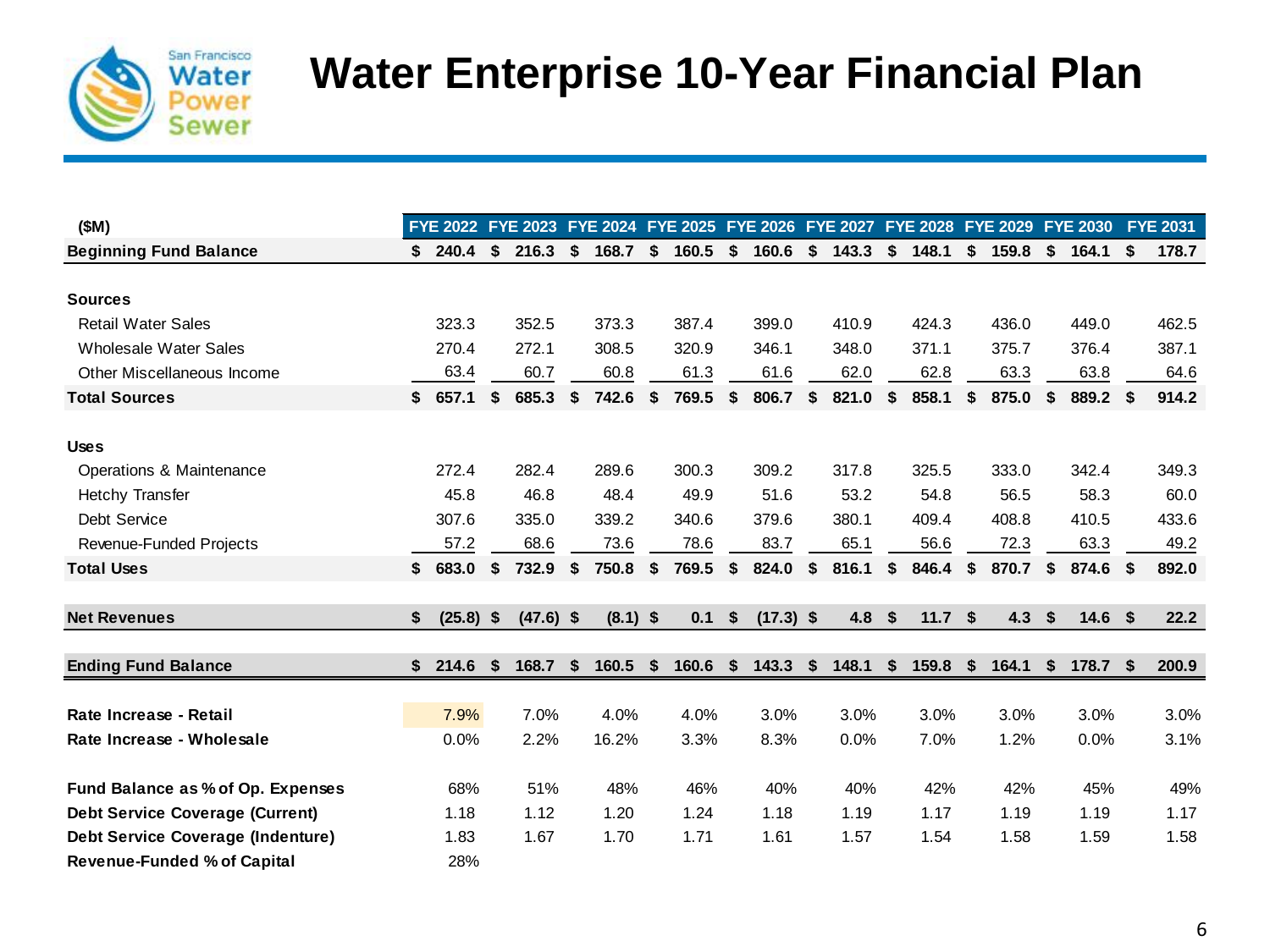

#### **10-Year Financial Plan – Wastewater Sales Volumes**

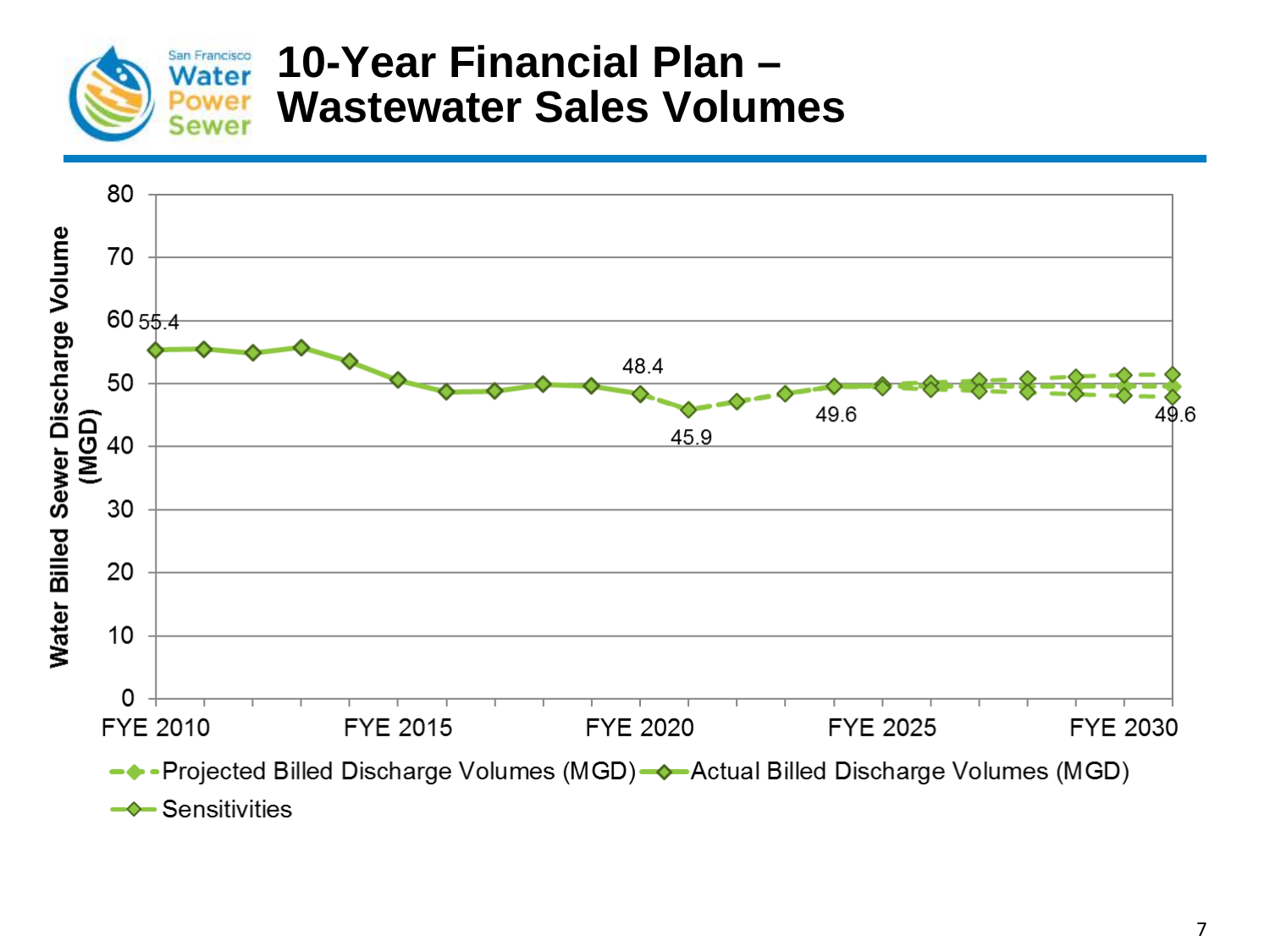

#### **Wastewater Enterprise 10-Year Financial Plan**

| (SM)                                   |    | <b>FYE 2022</b> |     | <b>FYE 2023</b> |    | <b>FYE 2024</b> |                           | <b>FYE 2025</b> |                             | <b>FYE 2026</b> | <b>FYE 2027</b> |    | <b>FYE 2028</b> | <b>FYE 2029</b> |    | <b>FYE 2030</b> |    | <b>FYE 2031</b> |
|----------------------------------------|----|-----------------|-----|-----------------|----|-----------------|---------------------------|-----------------|-----------------------------|-----------------|-----------------|----|-----------------|-----------------|----|-----------------|----|-----------------|
| <b>Beginning Fund Balance</b>          | S  | 203.0           | \$  | 201.1           | \$ | 185.7           | \$                        | 178.4           | \$                          | 165.0           | \$<br>165.2     | \$ | 168.6           | \$<br>172.9     | \$ | 161.1           | \$ | 133.8           |
|                                        |    |                 |     |                 |    |                 |                           |                 |                             |                 |                 |    |                 |                 |    |                 |    |                 |
| <b>Sources</b>                         |    |                 |     |                 |    |                 |                           |                 |                             |                 |                 |    |                 |                 |    |                 |    |                 |
| Sewer Charges                          |    | 383.1           |     | 413.1           |    | 445.1           |                           | 466.1           |                             | 489.3           | 513.7           |    | 540.9           | 561.1           |    | 583.6           |    | 607.1           |
| Interest Income                        |    | 5.8             |     | 1.0             |    | 0.9             |                           | 0.9             |                             | 0.8             | 0.8             |    | 1.1             | 1.1             |    | 1.0             |    | 1.3             |
| Federal Bond Interest Subsidy          |    | 4.0             |     | 4.0             |    | 3.9             |                           | 3.7             |                             | 3.6             | 3.4             |    | 3.2             | 3.1             |    | 2.9             |    | 2.7             |
| Other Miscellaneous Income             |    | 14.7            |     | 15.3            |    | 15.5            |                           | 15.8            |                             | 16.0            | 16.3            |    | 16.6            | 16.8            |    | 17.1            |    | 17.5            |
| <b>Total Sources</b>                   | \$ | 407.7           | \$  | 433.4           | \$ | 465.4           | \$                        | 486.5           | \$                          | 509.7           | \$<br>534.3     | \$ | 561.8           | \$<br>582.1     | \$ | 604.7           | \$ | 628.5           |
|                                        |    |                 |     |                 |    |                 |                           |                 |                             |                 |                 |    |                 |                 |    |                 |    |                 |
| <b>Uses</b>                            |    |                 |     |                 |    |                 |                           |                 |                             |                 |                 |    |                 |                 |    |                 |    |                 |
| Operations & Maintenance               |    | 201.1           |     | 206.9           |    | 212.9           |                           | 219.0           |                             | 225.3           | 231.8           |    | 238.4           | 245.3           |    | 252.4           |    | 263.5           |
| Debt Service                           |    | 93.6            |     | 113.5           |    | 129.0           |                           | 147.6           |                             | 148.4           | 160.6           |    | 177.9           | 204.7           |    | 233.0           |    | 272.4           |
| Revenue-Funded Projects                |    | 114.9           |     | 128.4           |    | 130.8           |                           | 133.3           |                             | 135.9           | 138.5           |    | 141.1           | 143.8           |    | 146.6           |    | 149.4           |
| <b>Total Uses</b>                      | \$ | 409.6           | \$  | 448.8           | \$ | 472.7           | \$                        | 499.9           | \$                          | 509.5           | \$<br>530.8     | \$ | 557.5           | \$<br>593.9     | \$ | 632.0           | \$ | 685.3           |
|                                        |    |                 |     |                 |    |                 |                           |                 |                             |                 |                 |    |                 |                 |    |                 |    |                 |
| <b>Net Revenues</b>                    | \$ | (1.9)           | -\$ | $(15.4)$ \$     |    | (7.3)           | $\boldsymbol{\mathsf{s}}$ | (13.5)          | $\boldsymbol{\hat{\theta}}$ | 0.2             | \$<br>3.4       | \$ | 4.3             | \$<br>(11.8)    | Ŝ. | (27.4)          | S  | (56.8)          |
|                                        |    |                 |     |                 |    |                 |                           |                 |                             |                 |                 |    |                 |                 |    |                 |    |                 |
| <b>Ending Fund Balance</b>             | \$ | 201.1           | \$  | 185.7           | S  | 178.4           | \$                        | 165.0           | \$                          | 165.2           | \$<br>168.6     | S  | 172.9           | \$<br>161.1     | S. | 133.8           | S  | 77.0            |
|                                        |    |                 |     |                 |    |                 |                           |                 |                             |                 |                 |    |                 |                 |    |                 |    |                 |
| <b>Retail Rate Increase</b>            |    | 8.0%            |     | 5.0%            |    | 5.0%            |                           | 5.0%            |                             | 5.0%            | 5.0%            |    | 5.0%            | 4.0%            |    | 4.0%            |    | 4.0%            |
|                                        |    |                 |     |                 |    |                 |                           |                 |                             |                 |                 |    |                 |                 |    |                 |    |                 |
| Fund Balance as % of Op. Expenses      |    | 100%            |     | 90%             |    | 84%             |                           | 75%             |                             | 73%             | 73%             |    | 73%             | 66%             |    | 53%             |    | 29%             |
| <b>Debt Service Coverage (Current)</b> |    | 2.32            |     | 2.26            |    | 2.18            |                           | 1.96            |                             | 2.09            | 2.14            |    | 2.04            | 1.82            |    | 1.65            |    | 1.43            |
| Debt Service Coverage (Indenture)      |    | 4.55            |     | 4.22            |    | 3.75            |                           | 3.25            |                             | 3.27            | 3.28            |    | 3.08            | 2.74            |    | 2.39            |    | 1.95            |
| <b>Revenue-Funded % of Capital</b>     |    | 25%             |     |                 |    |                 |                           |                 |                             |                 |                 |    |                 |                 |    |                 |    |                 |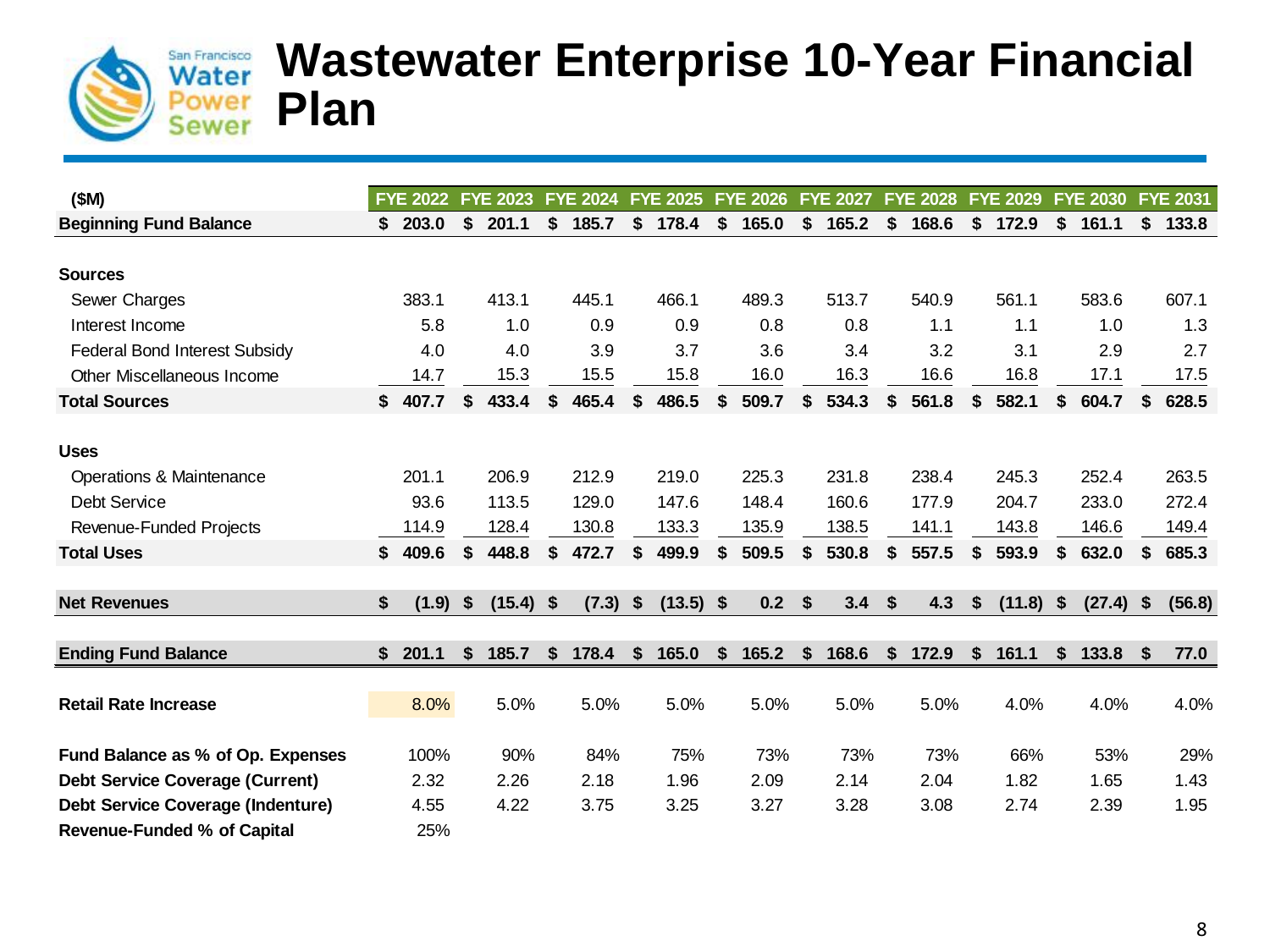

## **Combined Water & Wastewater Average Single Family Monthly Bill**

Actual

| Projected |  |
|-----------|--|
|-----------|--|

|                    | <b>FYE 2022 Projection</b> |            |                                    |  |  |  |  |  |  |  |  |  |  |  |
|--------------------|----------------------------|------------|------------------------------------|--|--|--|--|--|--|--|--|--|--|--|
| <b>Fiscal Year</b> | <b>Water</b>               | Wastewater | <b>FYE 2022</b><br><b>Combined</b> |  |  |  |  |  |  |  |  |  |  |  |
| <b>FYE 2021</b>    | \$64                       | \$77       | \$142                              |  |  |  |  |  |  |  |  |  |  |  |
| <b>FYE 2022</b>    | \$68                       | \$83       | \$151                              |  |  |  |  |  |  |  |  |  |  |  |
| <b>FYE 2023</b>    | \$73                       | \$87       | \$160                              |  |  |  |  |  |  |  |  |  |  |  |
| <b>FYE 2024</b>    | \$76                       | \$91       | \$167                              |  |  |  |  |  |  |  |  |  |  |  |
| <b>FYE 2025</b>    | \$79                       | \$96       | \$175                              |  |  |  |  |  |  |  |  |  |  |  |
| <b>FYE 2026</b>    | \$81                       | \$100      | \$182                              |  |  |  |  |  |  |  |  |  |  |  |
| <b>FYE 2027</b>    | \$84                       | \$106      | \$189                              |  |  |  |  |  |  |  |  |  |  |  |
| <b>FYE 2028</b>    | \$86                       | \$111      | \$197                              |  |  |  |  |  |  |  |  |  |  |  |
| <b>FYE 2029</b>    | \$89                       | \$115      | \$204                              |  |  |  |  |  |  |  |  |  |  |  |
| <b>FYE 2030</b>    | \$92                       | \$120      | \$212                              |  |  |  |  |  |  |  |  |  |  |  |
| <b>FYE 2031</b>    | \$94                       | \$125      | \$219                              |  |  |  |  |  |  |  |  |  |  |  |
| <b>FYE 2032</b>    | \$96                       | \$133      | \$230                              |  |  |  |  |  |  |  |  |  |  |  |
| <b>FYE 2033</b>    | \$98                       | \$140      | \$238                              |  |  |  |  |  |  |  |  |  |  |  |
| <b>FYE 2034</b>    | \$100                      | \$148      | \$249                              |  |  |  |  |  |  |  |  |  |  |  |
| <b>FYE 2035</b>    | \$103                      | \$156      | \$259                              |  |  |  |  |  |  |  |  |  |  |  |
| <b>FYE 2036</b>    | \$106                      | \$165      | \$272                              |  |  |  |  |  |  |  |  |  |  |  |

Projected 2031 Combined Bill is 12% lower than in previous Plan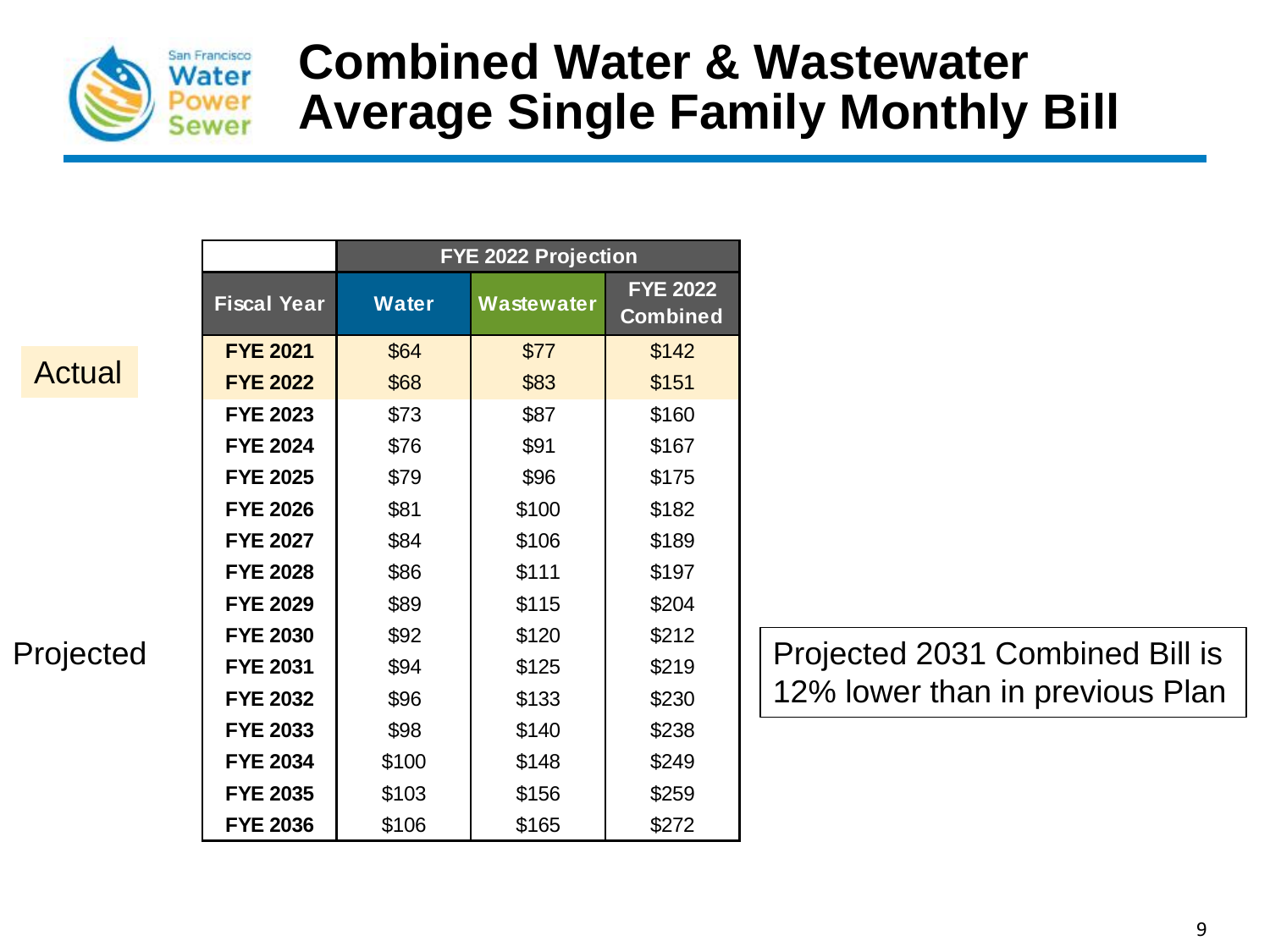

### **Affordability: Utility Cost as a Percent of Median Household Income**



Projections developed using 2019 median household income; and assume an annual growth rate of 3% in 2022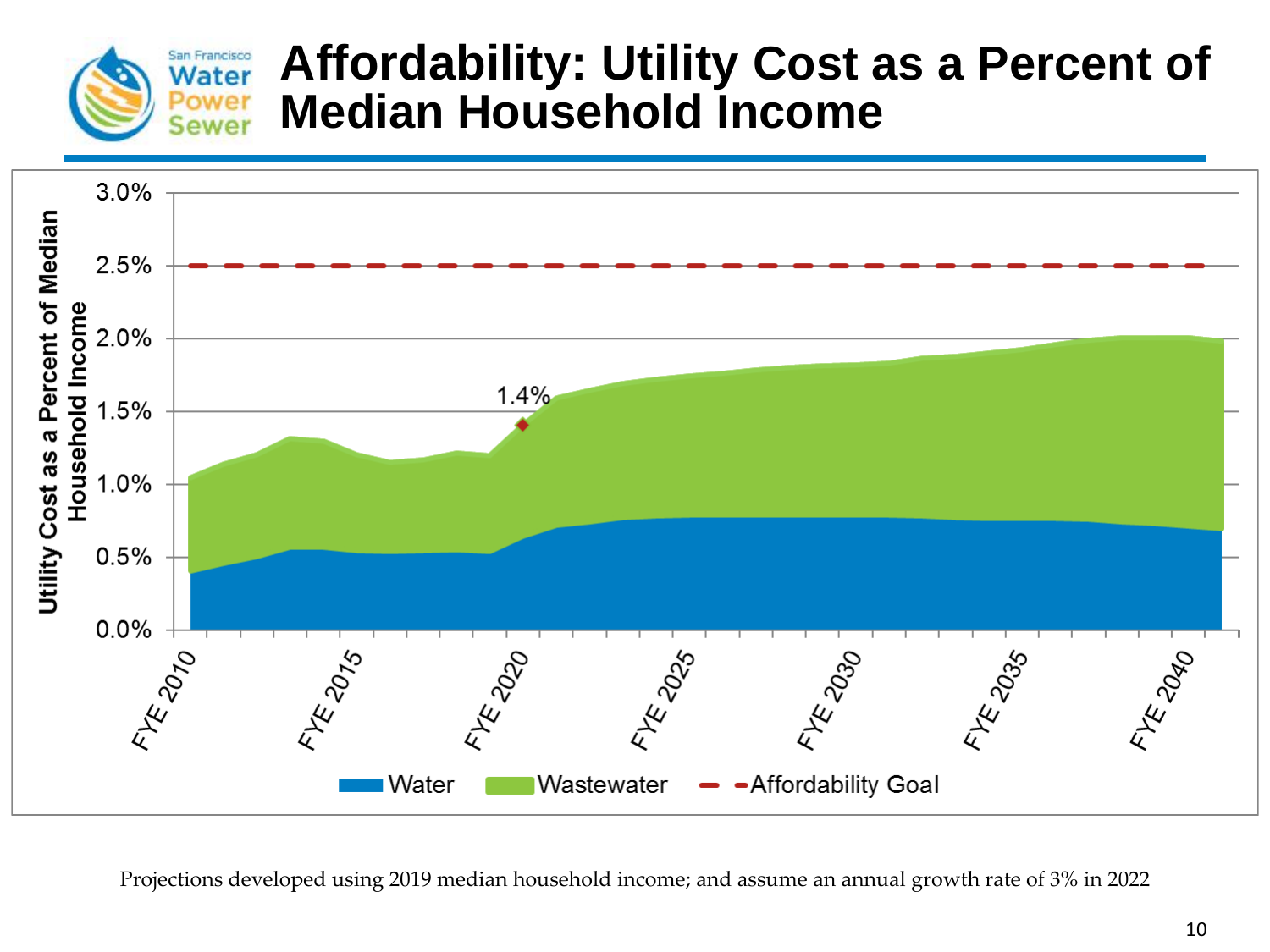

## **Key Assumptions — Hetch Hetchy Water and Power**

- Sales volume revisions
- Base Case: assumes gradual recovery of existing customer loads to slightly below pre-pandemic levels by FY24; FY26 for tourism related customers; SFO/ redevelopment load growth delayed 18-24 months
	- Upside Sensitivity: \$69M-\$150M revenue increase from new housing development infill customers and no further recessionary delays
	- Downside Sensitivity: \$18M-\$65M revenue reduction from extended recovery timeframe, delayed SFO load growth and reduction in redevelopment growth
- Plan Update Reflects:
	- FY 21-22 Operating and Capital Budget revisions
	- FY 21-22 10-Year Capital Plan update
	- FY 21-22 Adopted power rate increases
	- Financial policies met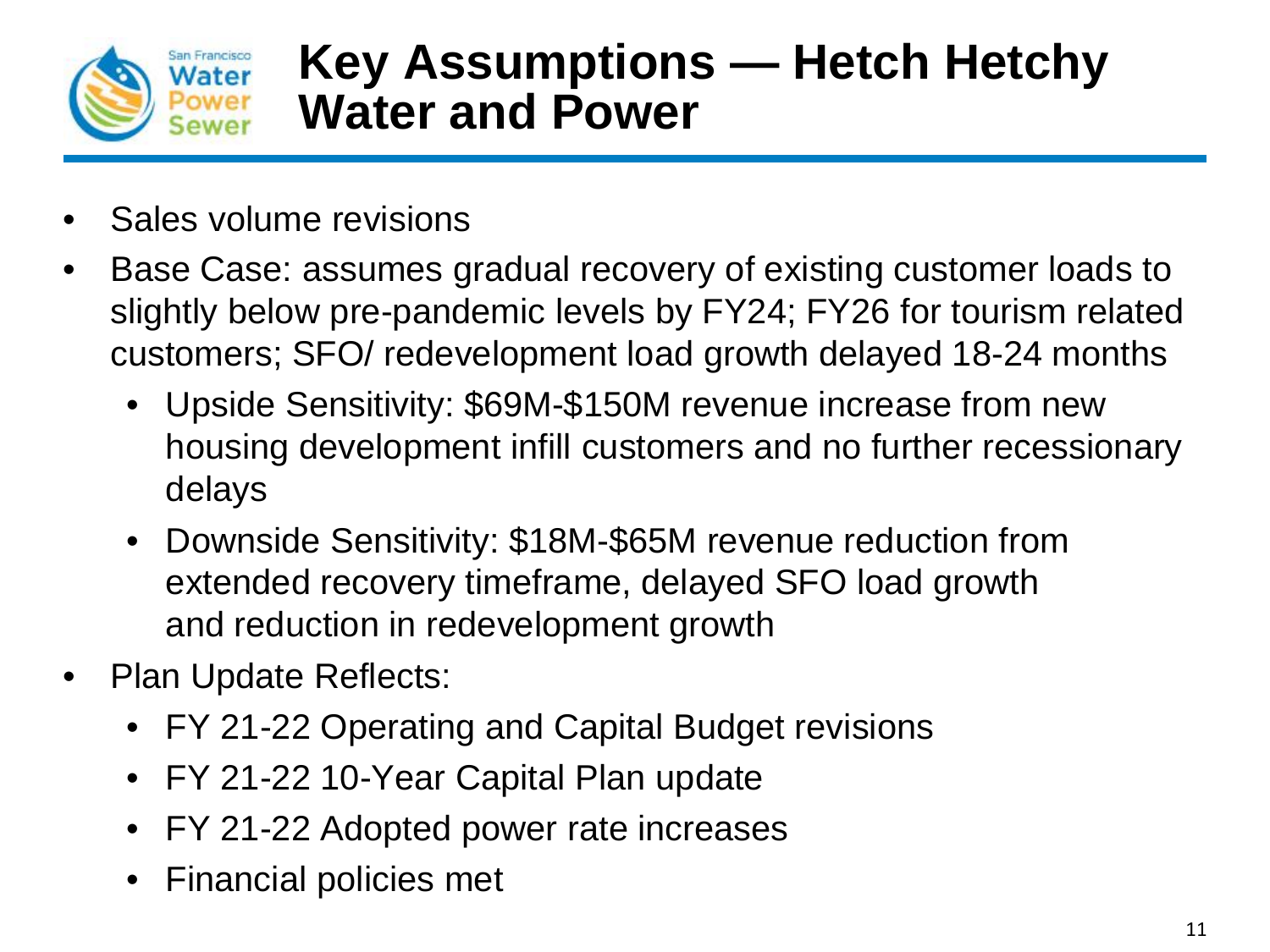

## **Power Enterprise 10-Year Financial Plan Actuals and Projected Volumes**

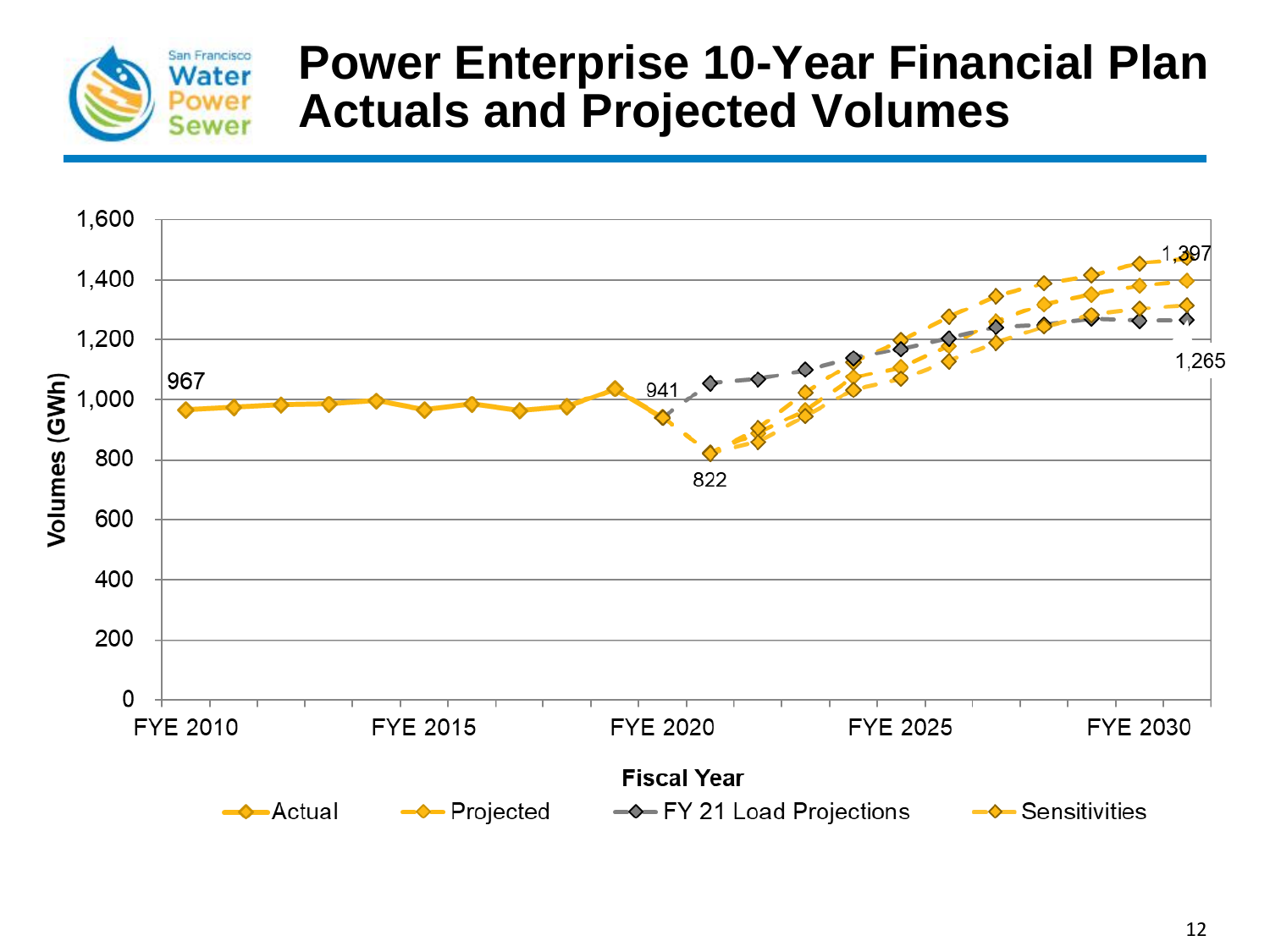

## **Hetch Hetchy Water and Power 10-Year Financial Plan**

| (SM)                                       |     | <b>FYE 2022</b> |     | <b>FYE 2023</b> |     | <b>FYE 2024</b> |          | <b>FYE 2025</b> |          | <b>FYE 2026</b> |     | <b>FYE 2027</b> |          | <b>FYE 2028</b> |     | <b>FYE 2029</b> | <b>FYE 2030</b>  |     | <b>FYE 2031</b> |
|--------------------------------------------|-----|-----------------|-----|-----------------|-----|-----------------|----------|-----------------|----------|-----------------|-----|-----------------|----------|-----------------|-----|-----------------|------------------|-----|-----------------|
| <b>Beginning Fund Balance</b>              | S.  | 77.3            | \$. | 78.0            | \$. | 74.3            | <b>S</b> | 67.9            | <b>S</b> | 66.7            | \$  | 72.2            | S.       | 72.9            | \$. | 84.0            | \$<br>91.5       | \$. | 88.8            |
|                                            |     |                 |     |                 |     |                 |          |                 |          |                 |     |                 |          |                 |     |                 |                  |     |                 |
| <b>Sources</b>                             |     |                 |     |                 |     |                 |          |                 |          |                 |     |                 |          |                 |     |                 |                  |     |                 |
| Power Sales - Municipal General Fund Rates |     | 30.7            |     | 37.0            |     | 43.2            |          | 46.8            |          | 50.5            |     | 54.1            |          | 57.8            |     | 61.4            | 65.0             |     | 68.7            |
| Power Sales - Municipal Enterprise Rates   |     | 90.6            |     | 98.0            |     | 109.4           |          | 116.7           |          | 124.0           |     | 132.3           |          | 138.8           |     | 143.8           | 149.4            |     | 157.3           |
| Power Sales - Retail                       |     | 12.8            |     | 14.9            |     | 21.1            |          | 23.8            |          | 36.5            |     | 50.6            |          | 62.6            |     | 72.0            | 80.3             |     | 82.7            |
| Power Sales - Wholesale                    |     | 18.2            |     | 14.5            |     | 12.0            |          | 10.9            |          | 10.5            |     | 9.3             |          | 8.8             |     | 8.8             | 8.8              |     | 8.9             |
| Gas & Steam Sales                          |     | 14.7            |     | 15.1            |     | 15.5            |          | 16.0            |          | 16.5            |     | 17.0            |          | 17.5            |     | 18.0            | 18.6             |     | 19.1            |
| <b>Water Sales</b>                         |     | 0.2             |     | 0.2             |     | 0.2             |          | 0.2             |          | 0.2             |     | 0.3             |          | 0.3             |     | 0.3             | 0.3              |     | 0.3             |
| Hetchy Transfer                            |     | 45.8            |     | 46.8            |     | 48.4            |          | 49.9            |          | 51.6            |     | 53.2            |          | 54.8            |     | 56.5            | 58.3             |     | 60.0            |
| Other Misc Income                          |     | 13.6            |     | 9.7             |     | 10.6            |          | 11.0            |          | 11.2            |     | 11.4            |          | 11.8            |     | 12.1            | 12.4             |     | 12.9            |
| <b>Total Sources</b>                       | \$  | 226.6           | \$  | 236.4           | \$  | 260.3           | S        | 275.4           | S.       | 300.9           | \$  | 328.1           | \$       | 352.4           | \$  | 372.8           | \$<br>393.1      | \$  | 410.0           |
|                                            |     |                 |     |                 |     |                 |          |                 |          |                 |     |                 |          |                 |     |                 |                  |     |                 |
| <b>Uses</b>                                |     |                 |     |                 |     |                 |          |                 |          |                 |     |                 |          |                 |     |                 |                  |     |                 |
| Operations & Maintenance                   |     | 224.1           |     | 230.9           |     | 248.9           |          | 258.6           |          | 271.4           |     | 282.0           |          | 296.3           |     | 309.5           | 322.6            |     | 335.5           |
| Debt Service                               |     | 3.9             |     | 4.3             |     | 10.2            |          | 10.2            |          | 11.0            |     | 24.8            |          | 24.5            |     | 25.2            | 41.5             |     | 41.5            |
| Revenue-Funded Projects                    |     | (2.2)           |     | 4.9             |     | 7.6             |          | 7.8             |          | 13.1            |     | 20.7            |          | 20.7            |     | 30.7            | 31.7             |     | 32.7            |
| <b>Total Uses</b>                          |     | \$225.9         | \$  | 240.1           | \$  | 266.7           | \$       | 276.6           | \$       | 295.4           | \$  | 327.4           | \$       | 341.4           | \$  | 365.4           | \$<br>395.8      | \$  | 409.6           |
|                                            |     |                 |     |                 |     |                 |          |                 |          |                 |     |                 |          |                 |     |                 |                  |     |                 |
| <b>Net Revenues</b>                        | \$  | 0.7             | \$  | (3.7)           | -\$ | $(6.4)$ \$      |          | $(1.2)$ \$      |          | 5.5             | -\$ | 0.7             | \$       | 11.0            | \$  | 7.5             | \$<br>$(2.7)$ \$ |     | 0.4             |
|                                            |     |                 |     |                 |     |                 |          |                 |          |                 |     |                 |          |                 |     |                 |                  |     |                 |
| <b>Ending Fund Balance</b>                 | \$. | 78.0            | \$. | 74.3            | \$  | 67.9            | -\$      | 66.7            | <b>S</b> | 72.2            | -\$ | 72.9            | <b>S</b> | 84.0            | \$. | 91.5            | \$<br>88.8       | \$  | 89.1            |
|                                            |     |                 |     |                 |     |                 |          |                 |          |                 |     |                 |          | 35%             |     |                 |                  |     |                 |
| Fund Balance as % of Power Op. Expenses    |     | 45%             |     | 41%             |     | 34%             |          | 32%             |          | 33%             |     | 32%             |          |                 |     | 36%             | 34%              |     | 33%             |
| Debt Service Coverage (Current)            |     | 1.18            |     | 1.25            |     | 1.12            |          | 1.59            |          | 2.64            |     | 1.84            |          | 2.27            |     | 2.49            | 1.68             |     | 1.78            |
| Debt Service Coverage (Indenture)          |     | 30.38           |     | 28.43           |     | 9.11            |          | 9.05            |          | 9.46            |     | 4.91            |          | 5.36            |     | 5.87            | 3.91             |     | 3.94            |
| Revenue-Funded % of Capital                |     | 17%             |     |                 |     |                 |          |                 |          |                 |     |                 |          |                 |     |                 |                  |     |                 |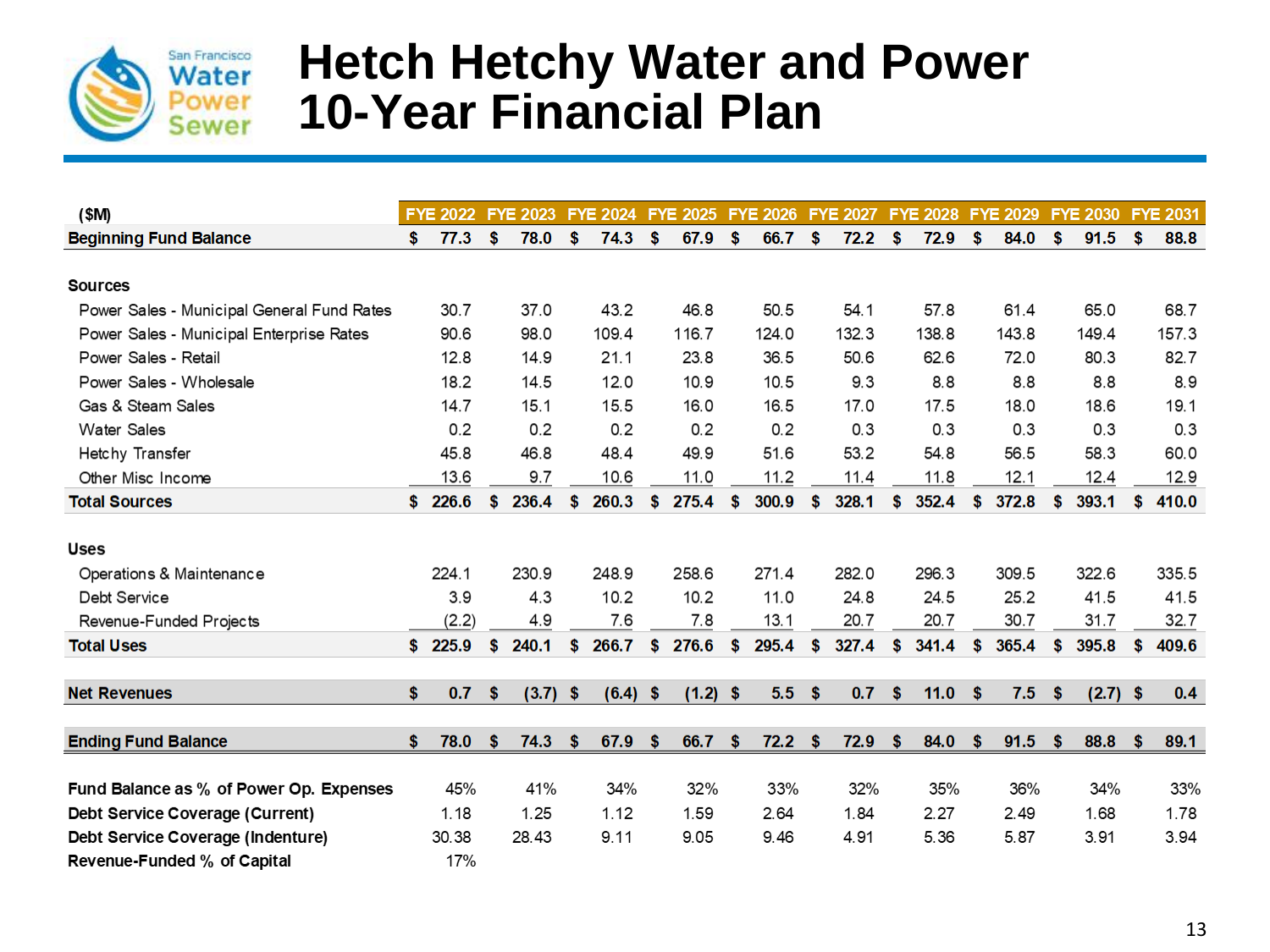

- Sales volume revisions
- Base Case: assumes gradual recovery of existing customer loads; 0.5% average annual sales volume growth over ten years from projected increases in electrification
	- Upside Sensitivity: \$203M revenue increase from 2019 Mayoral Electric Vehicle Working Group 2030 goal: all new vehicle registrations be electric vehicles
- Plan Update Reflects:
	- FY 21-22 Operating and Capital Budget revisions
	- FY 21-22 10-Year Capital Plan update
	- FY 21-22 Assumed 8.2% rate increase effective July 1, 2021
	- Financial policies met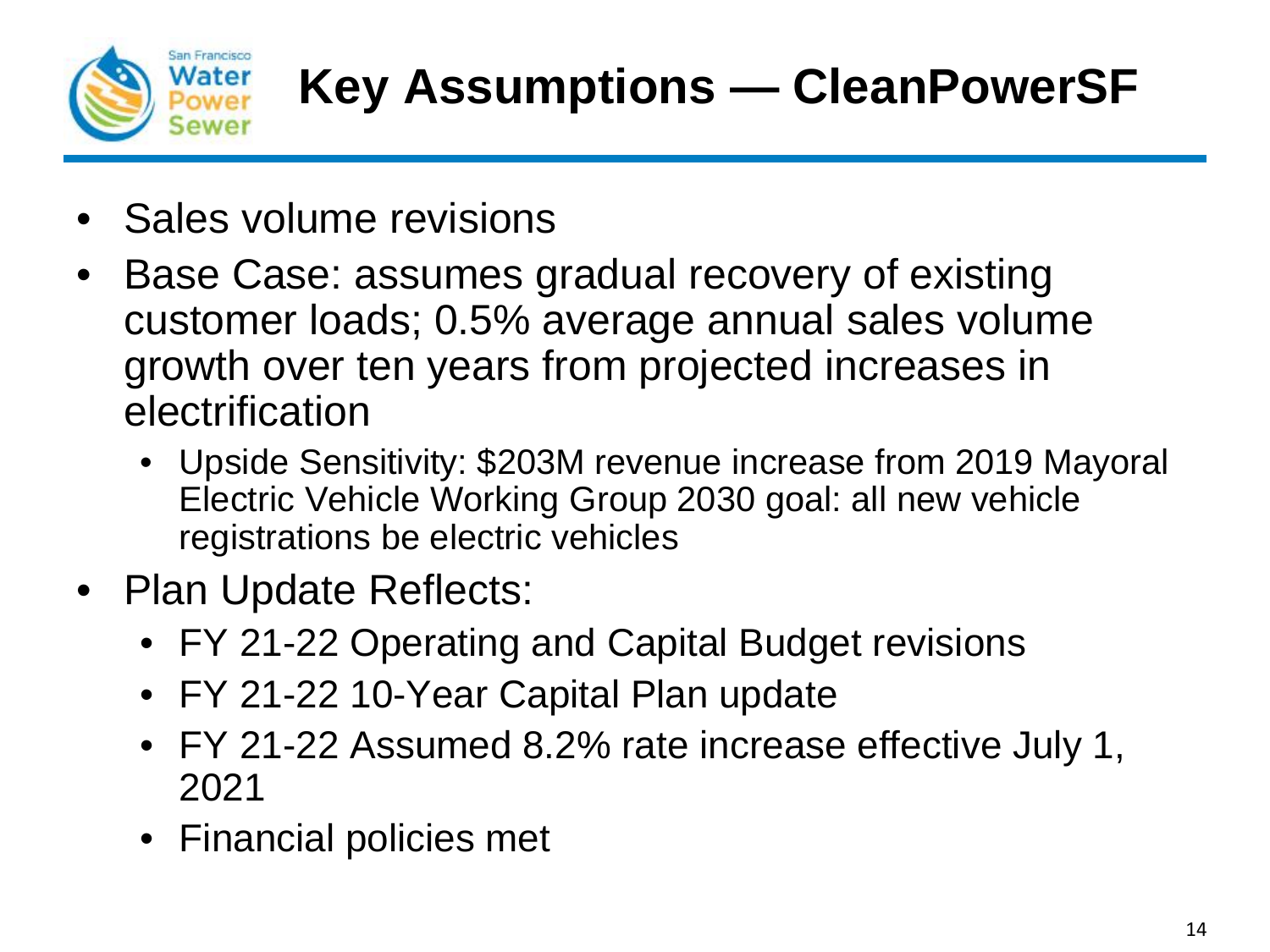

## **CleanPowerSF 10-Year Financial Plan Actuals and Projected Volumes**

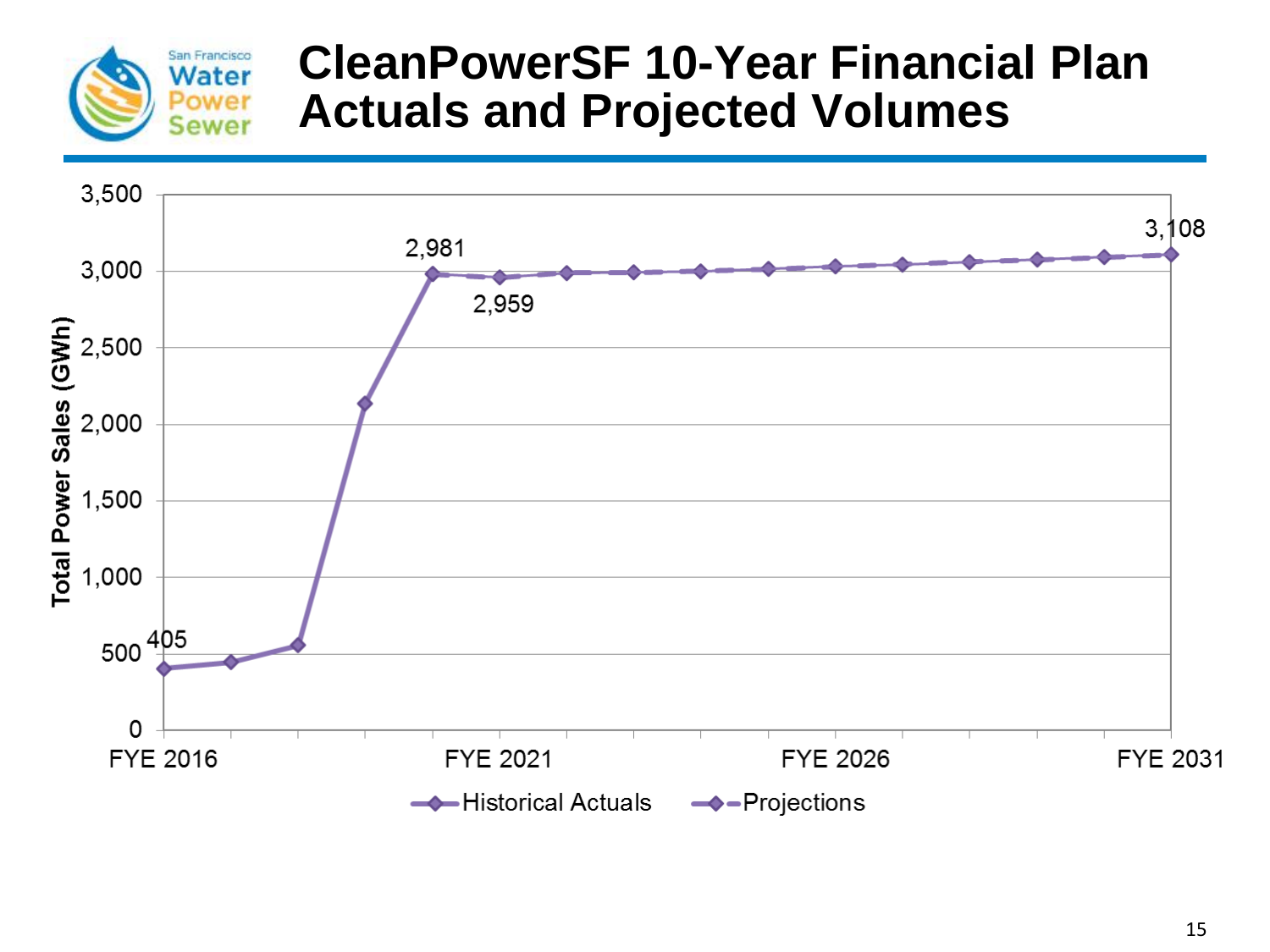

# **CleanPowerSF 10-Year Financial Plan**

| (SM)                                              |    | <b>FYE 2022</b> | <b>FYE 2023</b> |     | <b>FYE 2024</b> | <b>FYE 2025</b> |    | <b>FYE 2026</b> | <b>FYE 2027</b> |    | <b>FYE 2028</b> | <b>FYE 2029</b> | <b>FYE 2030</b> |    | <b>FYE 2031</b> |
|---------------------------------------------------|----|-----------------|-----------------|-----|-----------------|-----------------|----|-----------------|-----------------|----|-----------------|-----------------|-----------------|----|-----------------|
| <b>Beginning Fund Balance</b>                     | \$ | 62.1            | \$<br>62.6      | \$  | 59.8            | \$<br>54.8      | S  | 59.1            | \$<br>69.3      | S. | 87.1            | \$112.6         | \$<br>127.2     | \$ | 127.2           |
|                                                   |    |                 |                 |     |                 |                 |    |                 |                 |    |                 |                 |                 |    |                 |
| <b>Sources</b>                                    |    |                 |                 |     |                 |                 |    |                 |                 |    |                 |                 |                 |    |                 |
| <b>Power Sales</b>                                |    | 224.1           | 218.1           |     | 214.8           | 222.3           |    | 230.1           | 238.2           |    | 246.6           | 255.2           | 264.1           |    | 273.4           |
| <b>Interest Earnings</b>                          |    | 0.0             | 0.0             |     | 0.0             | 0.0             |    | 0.0             | 0.0             |    | 0.0             | 0.0             | 0.0             |    | 0.0             |
| <b>Total Sources</b>                              | \$ | 224.1           | \$<br>218.1     | \$  | 214.8           | \$<br>222.3     | \$ | 230.1           | \$<br>238.2     | \$ | 246.6           | \$<br>255.2     | \$<br>264.1     | S  | 273.4           |
| <b>Uses</b>                                       |    |                 |                 |     |                 |                 |    |                 |                 |    |                 |                 |                 |    |                 |
| Supply                                            |    | 193.1           | 192.5           |     | 191.4           | 189.4           |    | 191.1           | 191.9           |    | 192.3           | 193.9           | 194.1           |    | 194.4           |
| <b>Operating Costs</b>                            |    | 28.1            | 27.0            |     | 27.0            | 27.0            |    | 27.1            | 27.1            |    | 27.2            | 27.2            | 27.3            |    | 27.3            |
| Debt Service                                      |    | 0.0             | 0.0             |     | 0.0             | 0.0             |    | 0.0             | 0.0             |    | 0.0             | 0.0             | 0.0             |    | 0.0             |
| Revenue-Funded Projects                           |    | 2.4             | 1.5             |     | 1.4             | 1.6             |    | 1.7             | 1.5             |    | 1.6             | 19.5            | 42.7            |    | 42.7            |
| <b>Total Uses</b>                                 | S. | 223.6           | \$<br>220.9     | \$  | 219.8           | \$<br>218.0     | \$ | 219.9           | \$<br>220.5     | \$ | 221.1           | \$<br>240.6     | \$<br>264.1     | \$ | 264.4           |
|                                                   |    |                 |                 |     |                 |                 |    |                 |                 |    |                 |                 |                 |    |                 |
| <b>Net Revenues</b>                               | \$ | 0.6             | \$<br>(2.8)     | -\$ | $(5.0)$ \$      | 4.3             | \$ | 10.3            | \$<br>17.8      | \$ | 25.5            | \$<br>14.6      | \$<br>0.1       | \$ | 9.0             |
| General Reserve                                   |    |                 |                 |     |                 |                 |    |                 |                 |    |                 |                 |                 |    |                 |
| <b>Ending Fund Balance</b>                        | \$ | 62.6            | \$<br>59.8      | S   | 54.8            | \$<br>59.1      | \$ | 69.3            | \$<br>87.1      | \$ | 112.6           | \$<br>127.2     | \$<br>127.2     | \$ | 136.2           |
|                                                   |    |                 |                 |     |                 |                 |    |                 |                 |    |                 |                 |                 |    |                 |
| Fund Balance as % of Operating Expenses           |    | 28%             | 27%             |     | 25%             | 27%             |    | 32%             | 40%             |    | 51%             | 58%             | 57%             |    | 61%             |
| <b>Revenue-Funded % of Capital</b>                |    | 100%            |                 |     |                 |                 |    |                 |                 |    |                 |                 |                 |    |                 |
| <b>Average Annual Rates</b>                       |    |                 |                 |     |                 |                 |    |                 |                 |    |                 |                 |                 |    |                 |
|                                                   |    |                 |                 |     |                 |                 |    |                 |                 |    |                 |                 |                 |    |                 |
| (\$/kWh)                                          |    | <b>FYE 2022</b> | <b>FYE 2023</b> |     | <b>FYE 2024</b> | <b>FYE 2025</b> |    | <b>FYE 2026</b> | <b>FYE 2027</b> |    | <b>FYE 2028</b> | <b>FYE 2029</b> | <b>FYE 2030</b> |    | <b>FYE 2031</b> |
| Retail/Redevelopment Rates (Average Annual Rates) |    |                 |                 |     |                 |                 |    |                 |                 |    |                 |                 |                 |    |                 |
| Residential                                       |    | 0.0779          | 0.0753          |     | 0.0740          | 0.0762          |    | 0.0785          | 0.0809          |    | 0.0833          | 0.0858          | 0.0884          |    | 0.0910          |
| Medium Commercial, Secondary Voltage              |    | 0.0767          | 0.0746          |     | 0.0728          | 0.0750          |    | 0.0773          | 0.0796          |    | 0.0820          | 0.0844          | 0.0870          |    | 0.0896          |
| Industrial, Primary Voltage                       |    | 0.0634          | 0.0616          |     | 0.0601          | 0.0619          |    | 0.0637          | 0.0656          |    | 0.0676          | 0.0696          | 0.0717          |    | 0.0739          |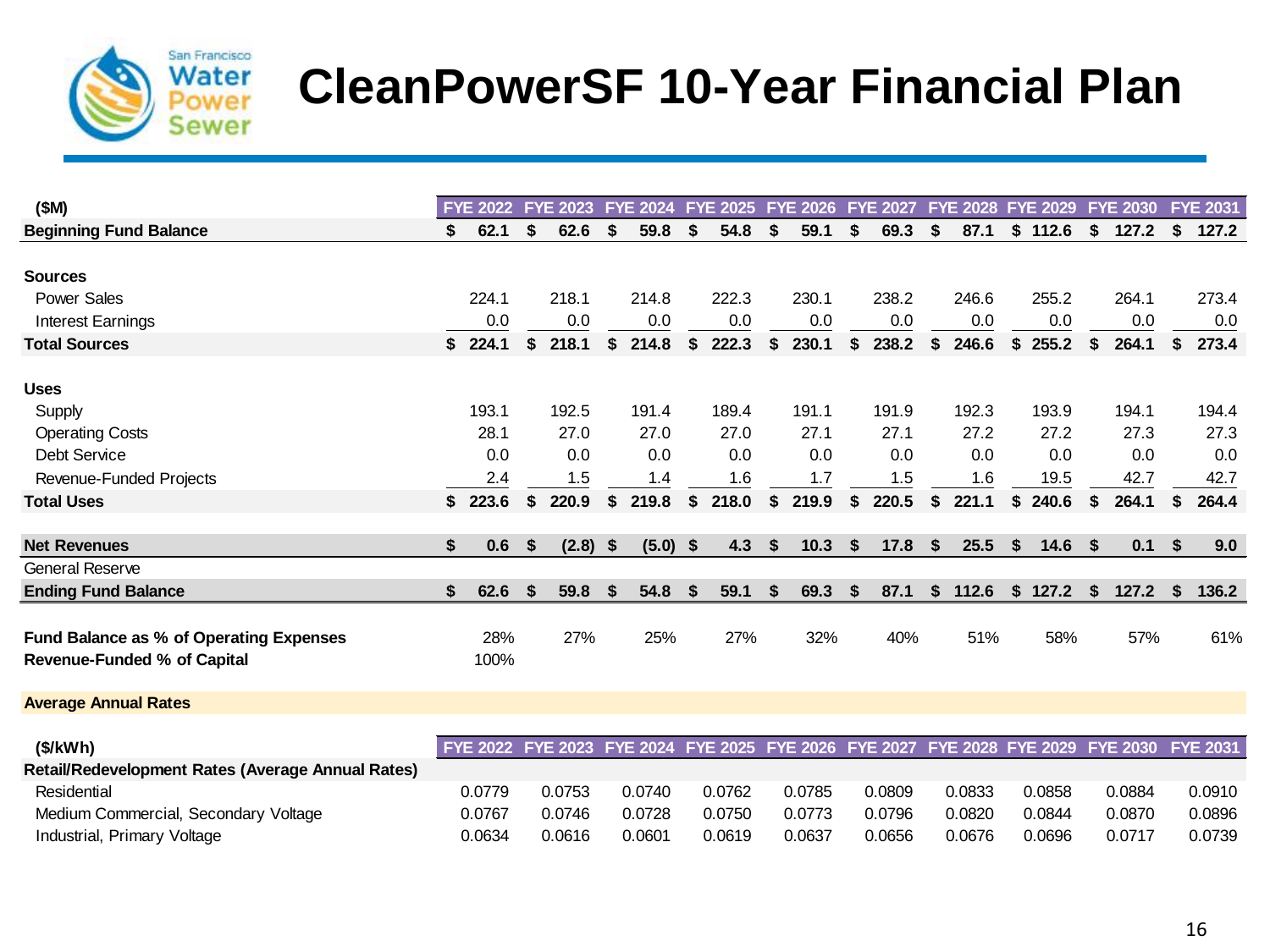

# **Considerations**

- 10-Year financial plans rebalanced around economic and demand recovery assumptions
	- Though demand assumptions and budget rebalancing have been largely on target
	- Significant uncertainty regarding pace of economic recovery and commodity demands
	- Sensitivities help to characterize uncertainty
- Reduction in future revenue requirements from capital financing assumptions
	- Downward revision of capital financing costs
	- Success securing low-cost, federal and state funding
- Next annual revision of 10-year financial plans
	- More data regarding economic recovery and demand
	- Comprehensive review of capital programs
	- Consideration of additional risks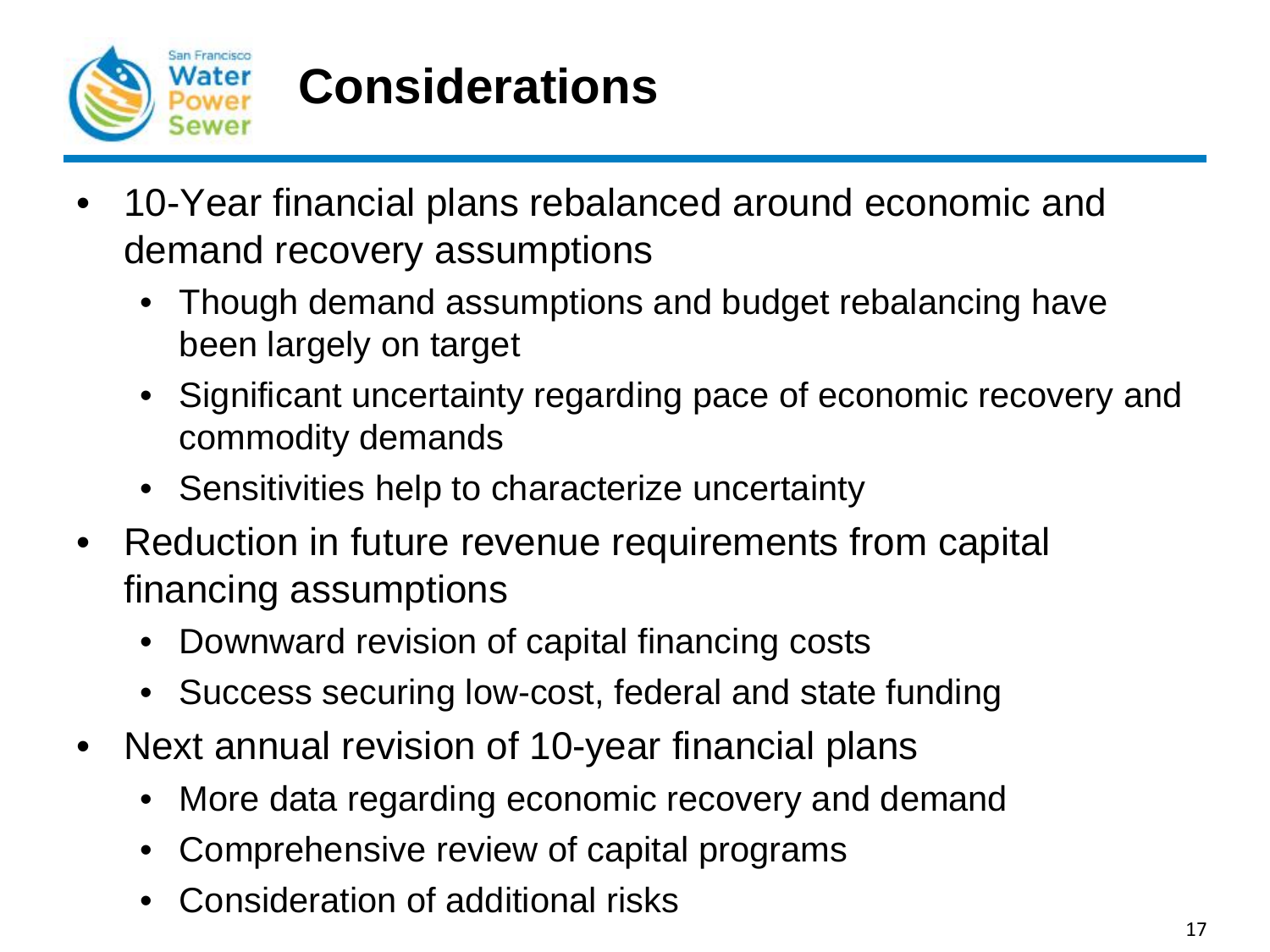

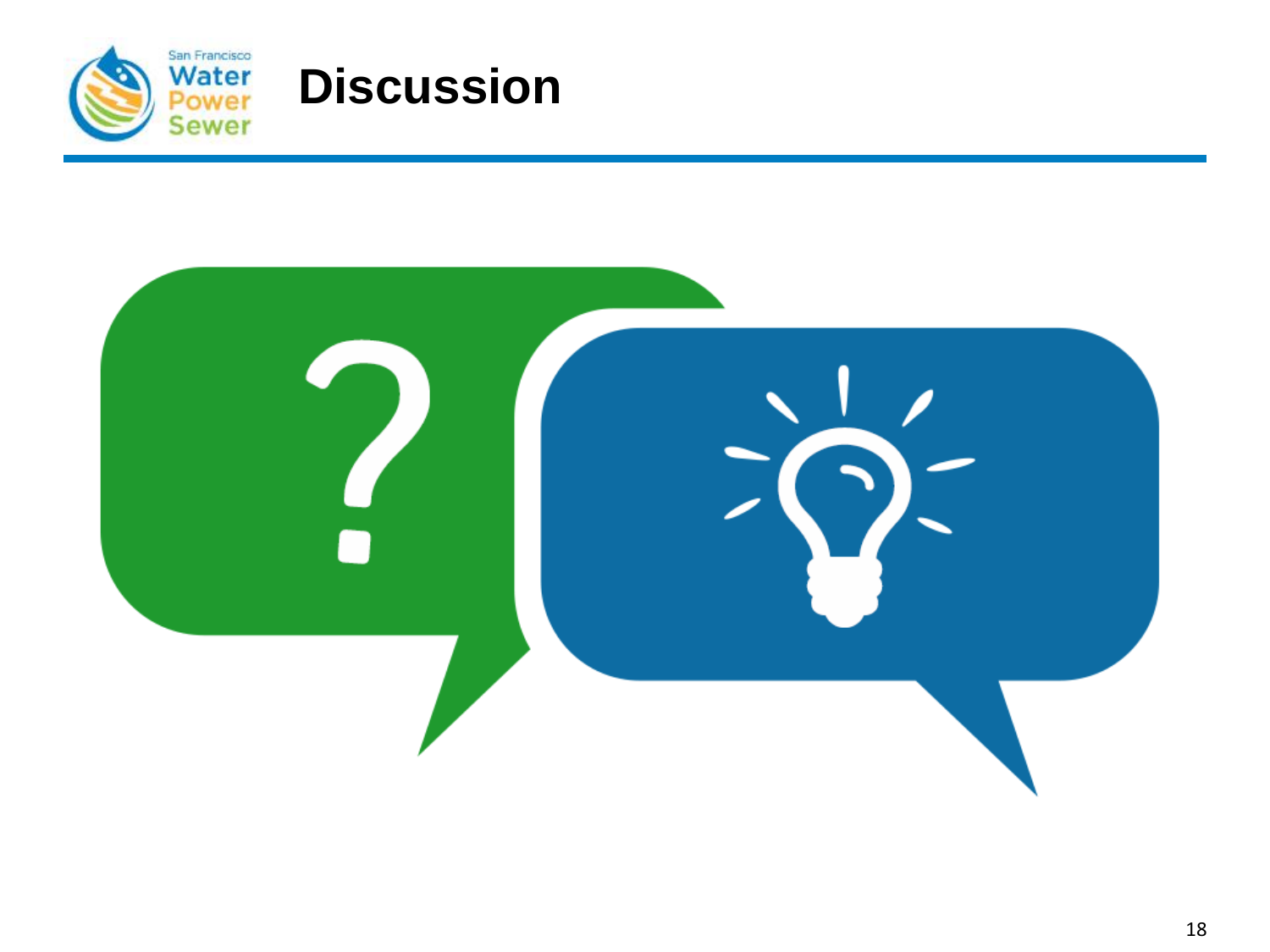

# **CleanPowerSF 10-Year Financial Plan**

| (SM)                                       | <b>FYE 2022</b> |    | <b>FYE 2023</b> |     | <b>FYE 2024</b> |    | <b>FYE 2025</b> |    | <b>FYE 2026</b> | <b>FYE 2027</b> |      | <b>FYE 2028</b> | <b>FYE 2029</b> |    | <b>FYE 2030</b> |    | <b>FYE 2031</b> |
|--------------------------------------------|-----------------|----|-----------------|-----|-----------------|----|-----------------|----|-----------------|-----------------|------|-----------------|-----------------|----|-----------------|----|-----------------|
| <b>Beginning Fund Balance</b>              | \$<br>62.1      | \$ | 62.6            | \$  | 59.8            | \$ | 54.8            | \$ | 59.1            | \$<br>69.3      | S    | 87.1            | \$112.6         | \$ | 127.2           | \$ | 127.2           |
|                                            |                 |    |                 |     |                 |    |                 |    |                 |                 |      |                 |                 |    |                 |    |                 |
| <b>Sources</b>                             |                 |    |                 |     |                 |    |                 |    |                 |                 |      |                 |                 |    |                 |    |                 |
| <b>Power Sales</b>                         | 224.1           |    | 218.1           |     | 214.8           |    | 222.3           |    | 230.1           | 238.2           |      | 246.6           | 255.2           |    | 264.1           |    | 273.4           |
| <b>Interest Earnings</b>                   | 0.0             |    | 0.0             |     | 0.0             |    | 0.0             |    | 0.0             | 0.0             |      | 0.0             | 0.0             |    | 0.0             |    | 0.0             |
| <b>Total Sources</b>                       | \$224.1         | \$ | 218.1           | \$  | 214.8           | \$ | 222.3           | \$ | 230.1           | \$<br>238.2     | \$   | 246.6           | \$255.2         | \$ | 264.1           | S  | 273.4           |
| <b>Uses</b>                                |                 |    |                 |     |                 |    |                 |    |                 |                 |      |                 |                 |    |                 |    |                 |
| Supply                                     | 193.1           |    | 192.5           |     | 191.4           |    | 189.4           |    | 191.1           | 191.9           |      | 192.3           | 193.9           |    | 194.1           |    | 194.4           |
| <b>Operating Costs</b>                     | 28.1            |    | 27.0            |     | 27.0            |    | 27.0            |    | 27.1            | 27.1            |      | 27.2            | 27.2            |    | 27.3            |    | 27.3            |
| <b>Debt Service</b>                        | 0.0             |    | 0.0             |     | 0.0             |    | 0.0             |    | 0.0             | 0.0             |      | 0.0             | 0.0             |    | 0.0             |    | 0.0             |
| Revenue-Funded Projects                    | 2.4             |    | 1.5             |     | 1.4             |    | 1.6             |    | 1.7             | 1.5             |      | 1.6             | 19.5            |    | 42.7            |    | 42.7            |
| <b>Total Uses</b>                          | \$<br>223.6     | \$ | 220.9           | \$  | 219.8           | \$ | 218.0           | \$ | 219.9           | \$<br>220.5     | \$   | 221.1           | \$<br>240.6     | \$ | 264.1           | \$ | 264.4           |
|                                            |                 |    |                 |     |                 |    |                 |    |                 |                 |      |                 |                 |    |                 |    |                 |
| <b>Net Revenues</b>                        | \$<br>0.6       | \$ | (2.8)           | -\$ | (5.0)           | \$ | 4.3             | \$ | 10.3            | \$<br>17.8      | - \$ | 25.5            | \$<br>14.6      | \$ | 0.1             | \$ | 9.0             |
| General Reserve                            |                 |    |                 |     |                 |    |                 |    |                 |                 |      |                 |                 |    |                 |    |                 |
| <b>Ending Fund Balance</b>                 | \$<br>62.6      | S  | 59.8            | S.  | 54.8            | -S | 59.1            | S  | 69.3            | \$<br>87.1      | S.   | 112.6           | \$127.2         | S  | 127.2           | -S | 136.2           |
| Fund Balance as % of Operating Expenses    | 28%             |    | 27%             |     | 25%             |    | 27%             |    | 32%             | 40%             |      | 51%             | 58%             |    | 57%             |    | 61%             |
| Revenue-Funded % of Capital                | 100%            |    |                 |     |                 |    |                 |    |                 |                 |      |                 |                 |    |                 |    |                 |
|                                            |                 |    |                 |     |                 |    |                 |    |                 |                 |      |                 |                 |    |                 |    |                 |
| Operating Reserve Fund                     | 55.3            |    | 54.9            |     | 54.6            |    | 54.1            |    | 54.5            | 54.7            |      | 54.9            | 55.3            |    | 55.3            |    | 55.4            |
| Rate Stabilization Reserve Fund            | 7.3             |    | 5.0             |     | 0.2             |    | 5.0             |    | 14.8            | 32.3            |      | 37.1            | 38.3            |    | 39.7            |    | 41.1            |
| Local Build Fund                           | 0.0             |    | 0.0             |     | 0.0             |    | 0.0             |    | 0.0             | 0.0             |      | 20.7            | 33.5            |    | 32.2            |    | 39.7            |
| % of Operating Reserve Target Met          | 100%            |    | 100%            |     | 100%            |    | 100%            |    | 100%            | 100%            |      | 100%            | 100%            |    | 100%            |    | 100%            |
| % of Rate Stabilization Reserve Target Met | 22%             |    | 15%             |     | 1%              |    | 15%             |    | 43%             | 90%             |      | 100%            | 100%            |    | 100%            |    | 100%            |

**Average Annual Rates**

| (S/KWh)                                           | FYE 2022 FYE 2023 FYE 2024 FYE 2025 FYE 2026 FYE 2027 FYE 2028 FYE 2029 FYE 2030 FYE 2031 |        |        |        |        |        |        |        |        |        |
|---------------------------------------------------|-------------------------------------------------------------------------------------------|--------|--------|--------|--------|--------|--------|--------|--------|--------|
| Retail/Redevelopment Rates (Average Annual Rates) |                                                                                           |        |        |        |        |        |        |        |        |        |
| Residential                                       | 0.0779                                                                                    | 0.0753 | 0.0740 | 0.0762 | 0.0785 | 0.0809 | 0.0833 | 0.0858 | 0.0884 | 0.0910 |
| Medium Commercial, Secondary Voltage              | 0.0767                                                                                    | 0.0746 | 0.0728 | 0.0750 | 0.0773 | 0.0796 | 0.0820 | 0.0844 | 0.0870 | 0.0896 |
| Industrial, Primary Voltage                       | 0.0634                                                                                    | 0.0616 | 0.0601 | 0.0619 | 0.0637 | 0.0656 | 0.0676 | 0.0696 | 0.0717 | 0.0739 |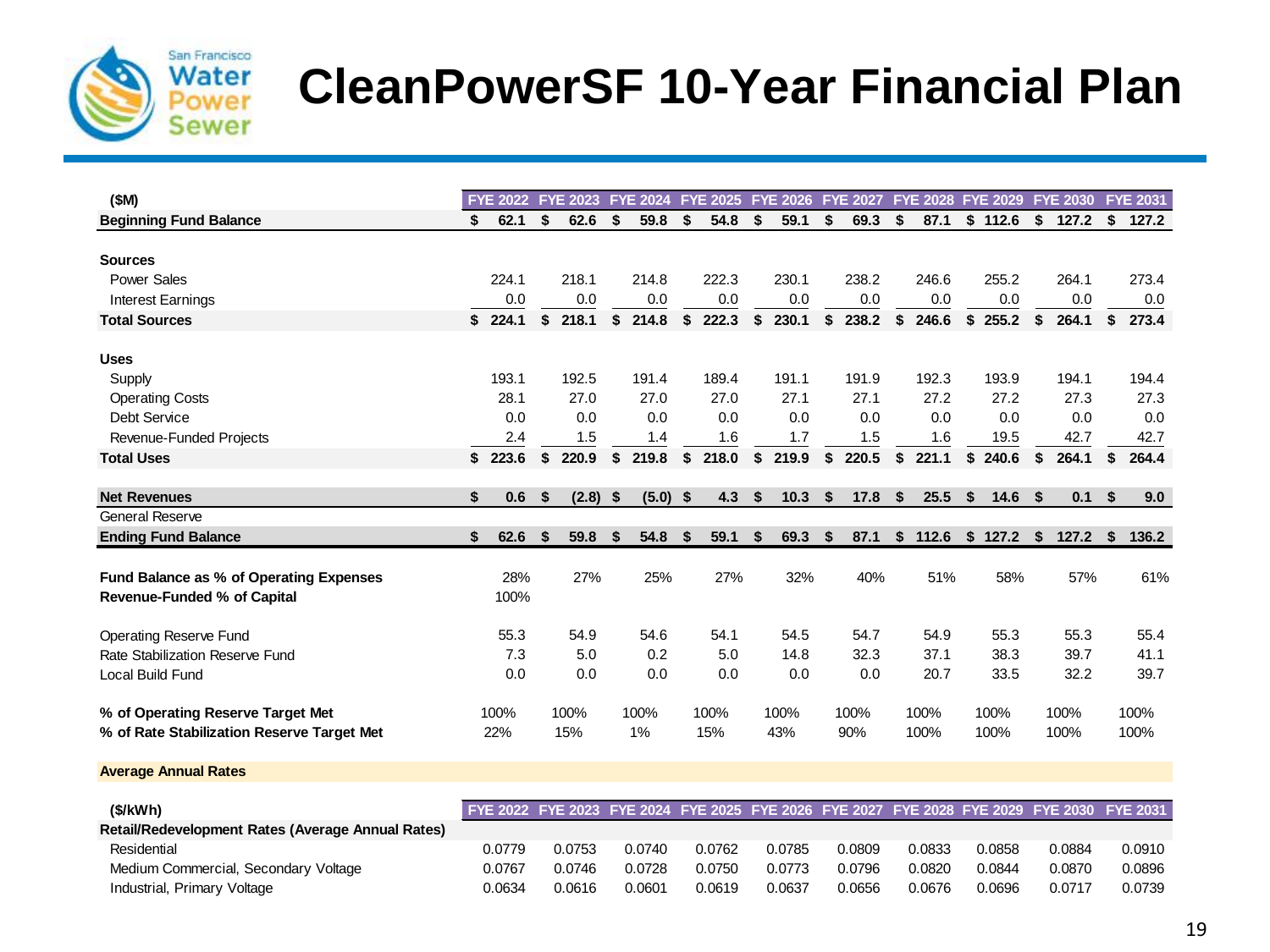

#### **Utility Affordability Cost as a Percent of Median Household Income**



Projections developed using 2019 median household income; and assume an annual growth rate of 3% in 2022